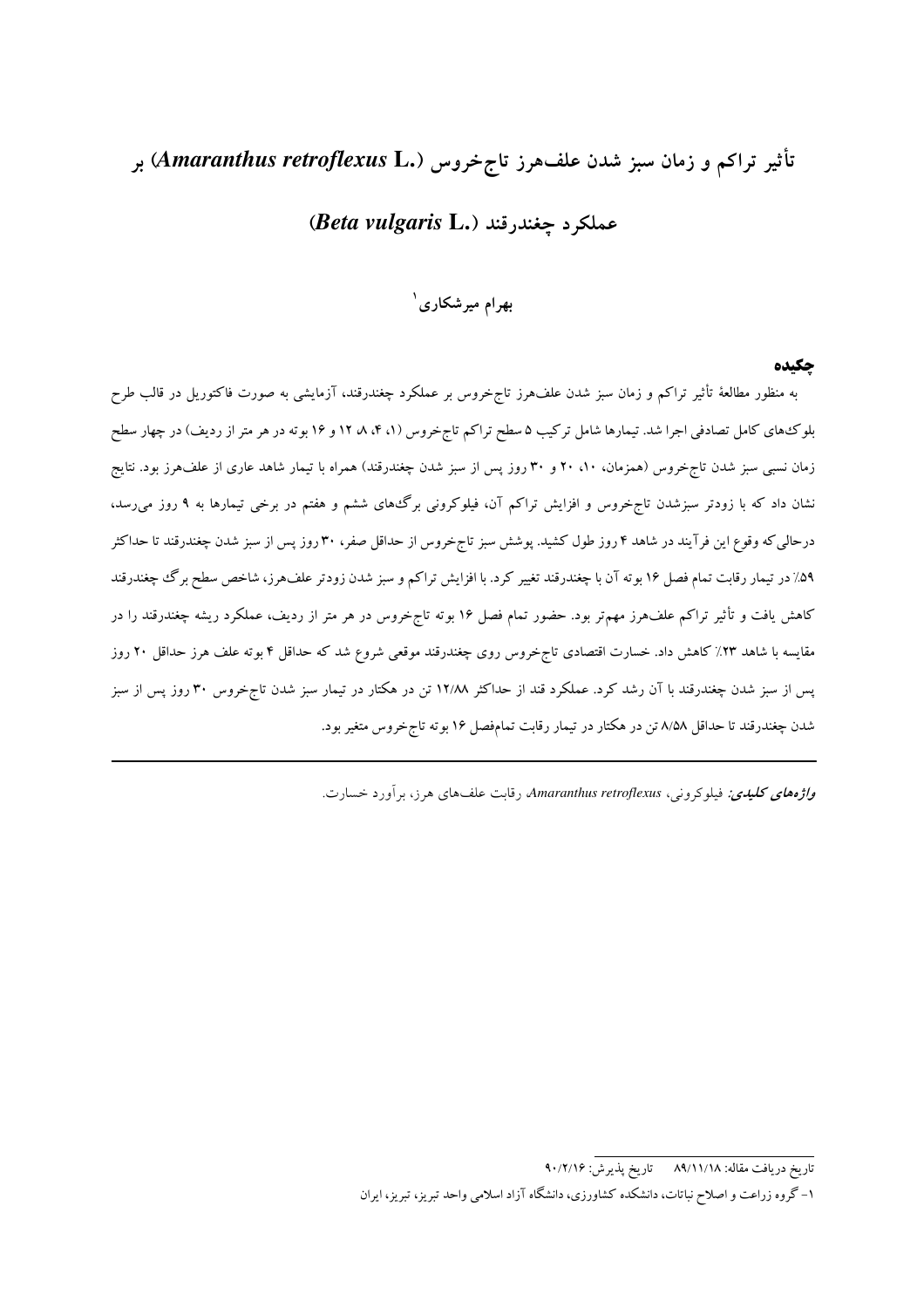روی عملکرد تأثیر نداشت. دبــاغ محمــدی نــسب و همکــاران حلود (Dabbagh Mohammady Nasab et al., 2000) ٦٣ درصد كاهش عملكرد دانـه را بـر اثـر تـداخل سـورگوم (Sorghum bicolor L.) در کل طول دوره رشد سویا D'Donovan et al., ) كزارش كردهاند. ادونوان و همكاران 1985) دریافتنــد کــه در تــراکم معینــی از یــولافوحــشی (Avena fatua L.)، هر اندازه این علفهرز نسبت بـه گیـاه-زراعی زودتر سبز شـود، درصـد افـت عملکـرد گنـدم و جـو کاهش پیدا میکند و متناسب با سبزشدن تأخیری علـف هــرز، درصد کاهش عملکرد بهتدریج کمتر میشود. در ایـن مطالعـه، بهازای هر روز تأخیر در سبزشدن گیاه زراعی نسبت به علف-هرز، کاهش عملکرد تا ۳ درصد افزایش یافت و بـا هــر روز تأخیر در سبزشدن علفهرز نــسبت بــه گیــاه زراعــی، کــاهش عملكرد بـه همـان نـسبت كمتـر شـد. دايلمـن و همكـاران (Dieleman et al., 1995) گزارش کردنـد کـه سبز شـدن همزمان دو بوته تاجخروس در هر متر از ردیف کاشت سـویا، ۱۳/۵ درصد کاهش عملکرد دانه را موجب شد، در حالی که با تأخیر در سبز شدن تــاجخــروس تــا مرحلــه ظهــور دومــین و سومین برگ سه برگچه ای سویا، کـاهش عملکـردی مـشاهده نگردید. تحقیق حاضر با هدف بررسـی واکـنش چغندرقنــد از نظر مراحل فنولوژیک، درصد پوشش سبز، شاخص سطحبـرگ و عملکرد نسبت به زمان سبز شدن و تـراکم تـاجخـروس بـه اجرا در آمد.

#### مواد و روشها

این آزمایش در سال زراعی ۱۳۸۵ در ایستگاه کشاورزی دانشگاه آزاد اسلامی تبریز واقع در منطقه خلعتپوشان اجرا شد. منطقه دارای اقلیم نیمهخشکسرد بوده و در محدوده طول جغرافیایی ۱۷ °۴ شرقی و عرض جغرافیایی ′ه °۳۸ شمالی قرار دارد. بافت خاک از نوع لومی شنی، EC کمتر از یک دسی زیمنس بر متر و pH در محدوده قلیایی ضعیف تا متوسط (۸/۲ - ٧/٥) است.

آزمایش بهصورت فاکتوریل در قالب طرح پایه بلوکهای کامل تصادفی در سه تکرار و با دو عامل تراکم تاج خروس شامل ۱، ٤، ٨، ١٢ و ١٦ بوته در هر متر از رديف كاشت  $(\mathbf{D}_\mathrm{w})$ و عامل زمان نسبی سبز شدن تاج خروس ( $\mathrm{I}_\mathrm{w}$ ) شامل خروج همزمان، ۱۰، ۲۰ و ۳۰ روز بعد از سبزشدن چغندرقند و شاهد

#### مقدمه

چغندرقند با نام علمی .Beta vulgaris L گیاهی دوساله از تیره اسفناج است که به منظور استحصال قند از ریشه بهعنوان گیاه یک ساله کشت میشود (Khajehpour, 2000). تاجخروس نیز به عنوان سومین علف هرز غالب دو لپه ای در جهان، در شرایط اکولوژیک متفاوت و در مزارع مختلف به عنوان علف هرز مزاحم رشد می کند (Ronald, 2000) و به عقیده کووان و همکاران (Cowan et al., 1998)، شاخص رقابتی آن در مقیاس بندی از صفر تا یک، نزدیک به یک است. جوانه زنی و ویژگیهای رشدی گونههای متعلق به جنس تاج خروس با فصل رشد گیاهان زراعی یکساله که در تابستان نیز به رشد خود ادامه میدهند، تطابق بیشتری دارد ( Hager et Swanton and ) الحبق نظر سوانتون و ويز ( Swanton and Weise, 1991)، خسارت علفهایهرز به دو عامل زمان نسبی سبز شدن و تراکم علفهای هرز بستگی دارد.

شاخص سطح برگ به عنوان عامـل مـوثر در ميـزان ذخيـره ماده خشک مورد استفاده قرار میگیرد و هر عاملی که موجب کاهش این شاخص به کمتر از مقدار بهینه آن شود، عملکرد را Loomis et al., ) بهطور مستقيم تحت تأثير قرار مى دهـد 1968). مورفی و همکاران (Murphy et al., 1996) عقیـده دارند که بین LAI گیاهزراعی و PPFD رسیده به علف هرز و ماده خشک آن همبستگی منفی وجود دارد. بررسه های راجكان و سوانتون (Rajcan and Swanton, 2001) نـشان میدهند که LAI ذرت بر اثر تداخل تاجخروس ریشه قرمز در مرحله ٥-٣ برگي نسبت به مرحله ٩-٧ برگـي بيــشتر كـاهش یافت. این محققین کاهش عملکرد دانـه ذرت را در تیمارهـای مورد مطالعه به کاهش LAI گیاه زراعی نسبت دادند. داوسون (Dawson, 1970) از مطالعه روی رقابت چغندرقند با سـلمه تره به نتیجه رسید که در صورت عدم وجود محدودیت منابع، هر دو گیاه بدون تأثیر رقابتی زیاد بر روی یک<code>L</code>یگر بــه رشــد خود تداوم می بخشن. بر اسـاس گـزارش ولمـن و مارلانــدر (Velman and Marlander, 1996)، با افزایش فاصله زمانی بين سبزشدن سلمه تره و چغندرقند، تأثير منفـي علف هــــــرز بر گیاه زراعی کاهش یافـــت، به طـوری کـه افـت عملکـرد ناشی از کمترین سطح تراکم سلمهترههای سبز شده در مرحلـه ٤-٢ برگي چغندرقند معني دار بود، حال آنکه بالاترين سـطح تراکم سلمه ترههای سبز شده در مرحله ۸-٦ برگی چغندرقنـد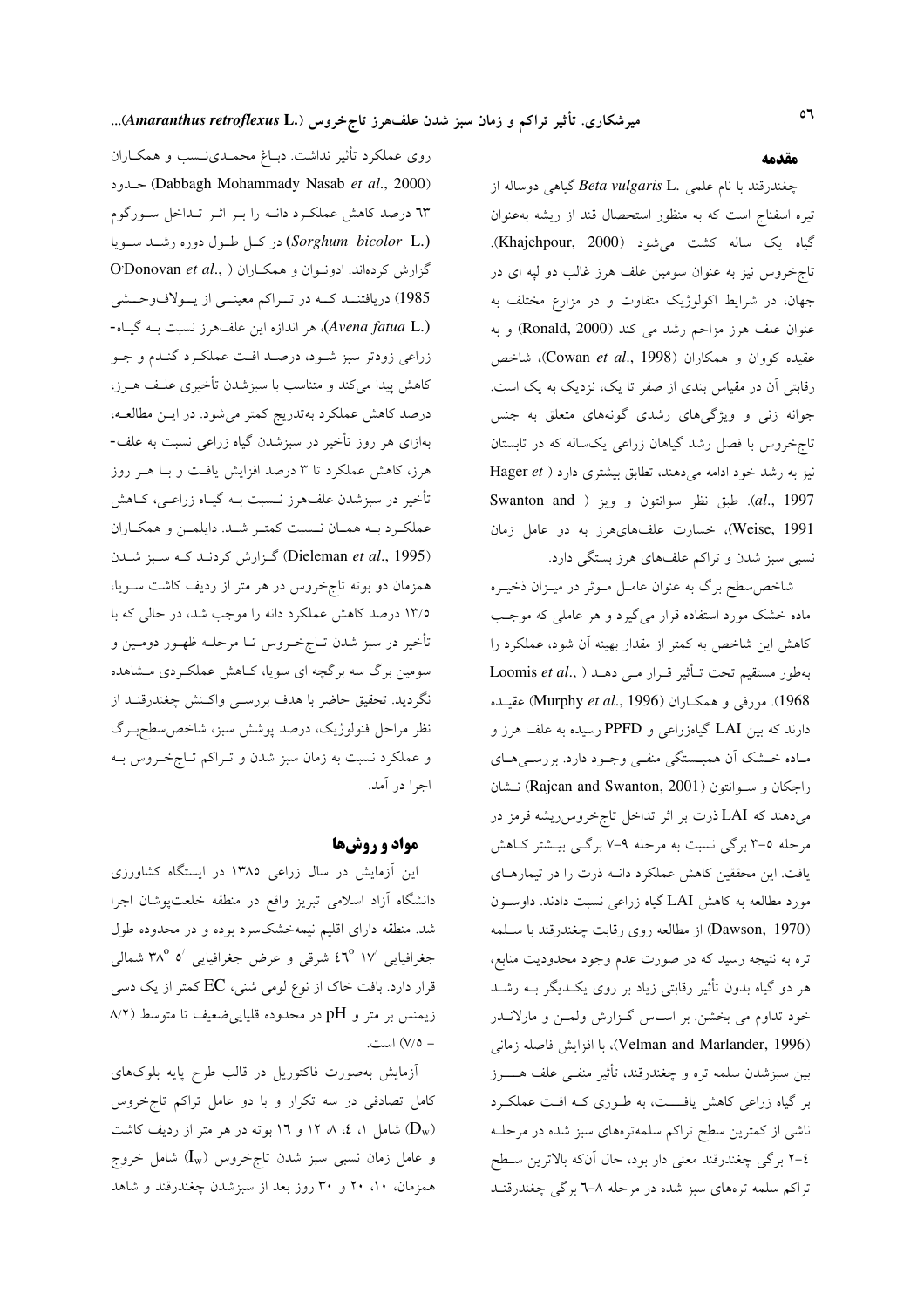در چغندرقند در تمامی تیمارها بهترتیب بعـد از ۲۷، ۳۲ و ۳۷ روز ظاهر شدند. سرعت ظهـور بـرگ در چغندرقنـد از جفت برگ ششم به بعد توسط تراکم تاجخروس تحت تأثیر قرار گرفت (جدول ۱)، که نشان مےدهـدرقابت مـوثر بـين چغندرقند و تاجخروس از زمان ظهور حــداقل ۱۲ بــرگ در هر بوته چغندرقند شروع شده است. مقايسه شـاهد بــا بقيــه تیمارها نیز حاکی از وجود تفـــاوت معنی۱دار بــین آن۱ــا در سطح احتمـال ٥٪ بـود (جـدول ٢). مقايـسه ميـانگينهـاي سطوح مختلف تراكم تاجخروس از نظر تـأثير بــر زمــان تــا ظهور جفت برگ ششم چغندرقند (جدول ۳) نشان میدهـد که اگر تاج خروس در تراکم ۱۶ بوته در هـر متـر از رديـف کاشت چغندرقند رشد کند، جفت برگ شــشم گیــاه زراعــی در مقایسه با سطوح تراکـم ۱، ٤ و ۸ بوته علفهرز در هــر متر از ردیف با یک روز تأخیر ظاهر خواهد شد و بیــشترین تأثیـــــــر موقعی بود که تاجخروس با تراکم بیش از ۱۲ بوتــه در هر متر از رديف كاشت رشد كند. وضعيت تقريباً مــشابه و شدیدتری در مورد زمان تا ظهور جفت بــرگ هفــتم گیــاه زراعی صادق بود. بهطوری که تأثیر هــر دو عامــل تــراکم و زمان سبز شدن تاجخروس بر روی این صفت به ترتیب در سطوح احتمال ١٪ و ٥٪ معنـىدار نـشان داد (جـدول ١) و اختلاف شاهد با سایر تیمارها نیز معنیدار گردیـد (جـدول ۲). افزایش تراکم تاجخروس (در میـانگین زمـانهـای سـبز شدن آن) از ۱ به ٤ و از ٤ به ٨ بوته در هـر متـر از رديـف کاشت تأثیر معنیداری بر روی این صفت نداشت و در هــر سه سطح تراکم فوق ظهور هفتمین جفت برگ در بوتههـای چغندرقند بعد از حدود ٤٥ روز اتفاق افتاد. با افزايش تراكم تاجخروس از ۸ به ۱۲ و از ۱۲ بـه ۱۲ بوتــه، ظهـور بــرگ هفتم در مقایسه با میانگین سطوح اول، دوم و سـوم تـراکم تاج خروس، به ترتیب با ۳/۸ روز تـأخیر (۸/٤/) و ٤/٣ روز تأخير (٩/٥٪) انجام شد (جدول ٣).

مقايــسه ميــانگينهــاي ســطوحمختلــف زمــانســبز شــدن تاج خروس از نظر تأثیر بر زمان تــا ظهــور جفــت بــرگ هفــتم (جدول ٤) نیز مشخص کرد که با تأخیر در زمانسبز شــــــــدن علفهرز، برگهای چغندرقند زودتر ظاهر میشود و اخـتلاف بین زمان تا ظهور برگ هفتم در سبز شدن همزمان تاج خروس با چغندرقند در مقایسه بــا ســبز شــدن در یــک مــاه بعــد از آن معادل ٥٪ افزایش بود. بهنظر میرسد که بــا افــزایش تــأخیر در

بدون علف هرز چغندرقند اجرا شد. در این مطالعه از طرح افزایشی استفاده شد که در آن تراکم گیاهزراعی ثابت، ولی تراكم علف هرز تغيير مي كرد (Koochecki et al., 2002). خاک محل اجرای آزمایش در سال قبل از آزمایش زیر کشت ذرت بود. برای آمادهسازی زمین، در پاییز بعد از افزودن ۲۰ تن در هکتار کود دامی، خاک به عمق ۳۰ سانتی متر شخم زده شد و در اوایل بهار با انجام شخم سطحی و اضافه کردن ١٥٠ کیلوگرم در هکتار کود فسفات آمونیم و ۱۰۰ کیلوگرم در هکتار کود سولفات پتاسیم دیسک زده شد. کود نیتروژنه به شکل اوره و به مقدار ۱۵۰ کیلوگرم در هکتار در دو قسمت مساوی به هنگام کاشت و بعد از تنک به خاک اضافه شد. كودها بر اساس نتايج تجزيه خاك مزرعه اضافه شد. بذر چغندرقند رقم IC از مرکز تحقیقات میاندوآب تهیه شد. کشت به صورت کپهای و با الگوی ۲۰×۲۰ سانتی متر انجام شد. برای تأمین تراکمهای مورد نیاز تاجخروس در زمانهای مورد نظر از بانک بذر خاک استفاده شد. آرایش بوتههای تاجخروس در دو طرف رديفهاي كاشت چغندرقند و با فاصله ١٣-١٠ سانتی متر از ردیفهای کاشت بود. یادداشتبرداریها در طول دوره رشد و بعد از برداشت شامل ثبت مراحل فنولوژیک، فیلوکرونی برگ، درصد پوشش سبز در ۱۰۰ روز پس از سبز شدن (زمان بسته شدن کانوپی)، شاخص سطح برگ، عملکرد و درصد قند از روی ۱۰ بوته علامتگذاری شده چغندرقند بهطور تصادفی با در نظر گرفتن اثر حاشیهای انجام شد. تجزیه واریانس دادهها با نرمافزار MSTATC انجام شد. برای مقايسه تيمارهاي تداخل با شاهد تجزيه جداگانهاي بهصورت بلوکهای کامل تصادفی با ٢١ تیمار (٢٠ تیمار اصلی و یک تیمار شاهد) انجام گرفت. مقایسه میانگینها بر اساس آزمون دانكن انجام گرديد.

# نتايج و بحث

فیلوکرونی برگ

تأثیر تیمارهای مختلف تداخل تــاجِخــروس روی زمــان تــا ظهور سومین، چهارمین و پنجمین برگ چغندرقند معنےدار نشد (جدول ۱) و همچنین بین شاهد بـا تیمارهـای تـداخل اختلاف مشاهده نگردید (جدول ۲). بهنظر می رسد تـا ایـن مرحله از رشـد رقابـت بـين چغندرقنـد و تـاجخـروس در محدوده مورد مطالعه تراكم و زمان سـبز شــدن علـف هــرز اتفاق نیفتاده است. سومین، چهارمین و پنجمین جفت بـرگ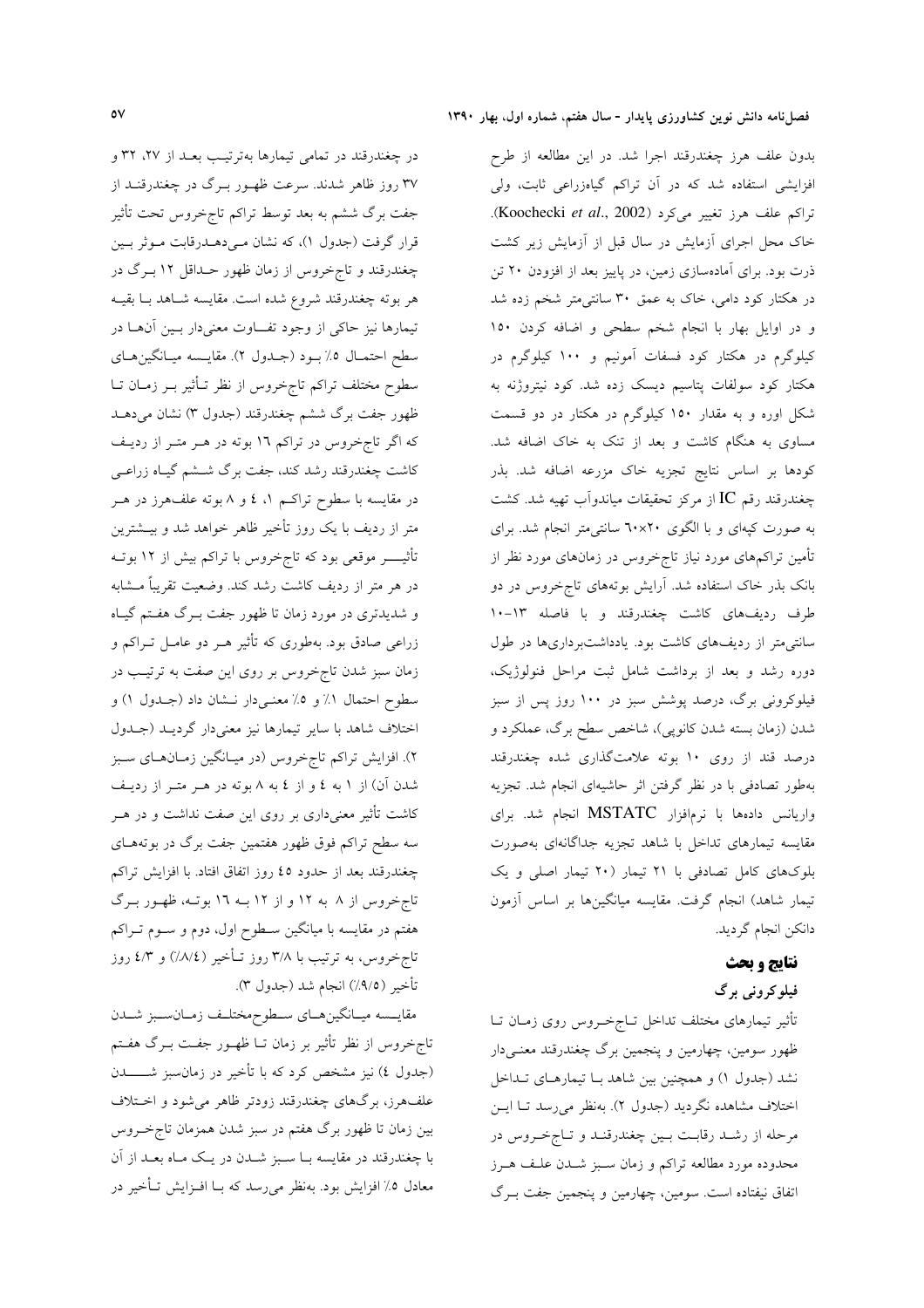سبز شدن تاج خروس، چغندرقند درصد بیـشتری از کـانوپی را در اختیار گرفته و در رقابت برای تسخیر فضا موفتیتر عمل مبي كنـد. مـك لاچـلان و همكـاران ( ,Mc Lachlan *et al* 1993) نیز کاهش سرعت ظهور برگ در تاجخروس را بهویــژه در تیمار سبز شدن با تأخیر نسبــت به ذرت گــزارش کــرده و آن را به کاهش نفوذ نور بــه داخـل کـانویی نــسبت دادنــد. در مطالعه این محققان سایهاندازی ذرت روی علفهرز، با تـأخیر در زمان نسبی سبز شدن آن افـزایش یافـت، کـه مـیتوانـد در سرعت ظهور برگ در تاجخروس مؤثر باشد .

نتایج حاکی است که ظهور برگ در چغندرقنـد از هفتمـین جفت برگ به بعد بــه دليــل پوشــش نــسبي ســطح كــانوپي در  $d_5$ پلاتهای مربوط به تیمارهای  $d_4$ j،  $d_4$ j،  $d_5$ j،  $d_5$ j، و با شدت بیشتری تحت تأثیر قـرار گرفتـه و ظـاهر شــدن  $\mathrm{d}_3\mathrm{i}_3$ برگ در این تیمارها بـه ترتیب بــا ١٣٪، ١٣٪، ١٧٪، ١٦٪ و ٧٪ تأخير نسبت به شاهد اتفاق افتاد (جدول ٥). اين نتيجــه نــشان می دهد که سرعت ظهور برگ در برخی از کرت هـای کـشت مخلوط بهرغم گرم شدن نسبی هوا کاهش یافتـه و فیلــوکرونی  $d_5i_2$  برگ های ششم و هفتم در تیمارهای  $d_4i_1$ ،  $d_4i_2$ ،  $d_5i_1$  و به ۹ روز رسیده است، در حالی که وقوع این فرآینـد در تیمـار شاهد و اغلب تیمارهای دیگر بعد از ٤ روز طی گردید (جدول ٥)، که به نظر میرسد یکی از دلایل مهم کاهش سرعت ظهـور برگ در اثر رقابت تاجخروس، تداخل نسبی اندام های هــوایی تاج خروس و چغندرقنـد و جـذب درصـدي از سـهم نـوري چغندرقند توسط تاجخروس باشد. در واقع می توان گفت ک رقابت شدید نوری (و شاید رقابت از نظر جـذب آب و مـواد غذایی) بین دو جزء مخلوط در تیمارهای فوق الذکر از فاصله ظهور برگ های ششم و هفتم چغندرقنـد شـروع شـده اسـت. بوكواي و همكـاران (Pokovai et al., 2004) از مطالعــه همبستگـی فیلوکرونی برگ با تابش نور در ذرت دریافتند که با کاهش PPFD، فیلوکرون برگ بـهشــدت افــزایش مــییابــد و کوتاهترین فاصله فیلوکرونی در شدتهای بالای تابش نور تحقق پیدا می کند. نتایج مشابهی نیز توسط تولنار ( Tollenaar, 1999) روی ذرت گزارش شده است.

## درصد پوشش سبز

اثر متقابل بین دو عامل مورد مطالعه از نظـر تــأثیر بــر روی درصد پوشش سبز تاجخروس معنـیدار گردیـد (جـدول ۱). درصد پوشش سبز چغندرقند از زمان سبز شـدن تـاجخـروس

متأثر شد (جدول ۱) و اختلاف بین شاهد بــا بقیــه تیمارهــا در سطح احتمال ٥٪ معنـىدار گرديــد (جــدول ٢). پوشــش ســبز تاج خروس از حداقل صفر در تیمـــار سـبز شــدن یـک بوتــه تاج خروس در ۳۰ روز پس از سبز شدن چغندرقنـد تا حداکثر ٥٩٪ در تيمار رقابت تمـامفـصــل ١٦ بوتـه تـاجخـروس بـا چغندرقند تغییر کرد (شکل ۱). این در حالـی است که پوشـش سبز چغندرقند از حداقل ٣٩٪ در دو تيمار رقابت تمامفصل ١٢ و ۱۲ بوته تاجخروس با چغندرقند تــا حــداکثر ۵۸٪ در تیمــار سبز شدن یک بوته در ۳۰ روز پس از سبز شــدن تغییــر یافـت (جدول ٥). تاجخروس با افزايش تـراكم و سـبز شـدن زودتـر توانست سطح سبز چغندرقند را کاهش دهد و به نظر میرسـد که تأثیر زمان سبز شدن از حیث تأثیر بر روی این صفت مهمتر از تراکم تـاج خـروس بـوده اسـت. یافتـههـا نـشان داد کـه در تیمارهایی که درصد پوشش سبز چغندرقند کاهش یافتـه بــود، درصد پوشش سبز تاجخروس افزایش پیدا کرده است. حـضور تاج خروس به طور همزمان و ۱۰، ۲۰ و ۳۰ روز پس از سبز شدن گیاه زراعی (در میانگین تراکمها) توانست پوشش سبز چغندرقند را در مقایسه با شاهد به ترتیب حـدود ۲۷٪، ۱۹٪، ١١/٥٪ و ١/٥٪ كاهش دهد و تأثير معنىدار زمان سبز شدن بـر روی این صفت فقط در سبز شدن همزمان این دو گیاه مـشهود بود (جدول ٤). مطالعه ليندكوئيست و همكـاران ( Lindquist et al., 1996) نیز نشان داد که در تیمار کشت مخلوط ذرت و گاوپنبه، درصد پوشش سبز مزرعه توسط اندامهای هوایی ذرت کمتر از شاهد بود (١٦). پوشش نسبی سطح کانوپی در مرحلــه ظهور جفت برگ هفتم چغندرقنـــد تا حـــدود ۹۸٪، ۸۲٪/۹٤٪ ٨٥/ ٨٢/ و ٧٩/ به ترتيب در تيمارهاى d4i1 d5i2 d5i1 ر  $\rm{d}_4$ و  $\rm{d}_4$  تکمیل شد (جدول ٥ و شکل ١) و این امر  $\rm{d}_4$ تکمیل شد (جدول ٥ و موجب گردید که ظهور جفت برگ هفتم نیـز بــا تــأخیر اتفــاق بيفتد.

## شاخص سطح برگ

شاخص سطح برگ چغندرقند در ۱۰۰ روز پس از سبز شدن فقط از تراكم علفهرز متأثر شد (جدول ۱). اين امر موجب گردید که اختلاف بین شاهد با تیمارهای در تداخل با تاج خروس نیز معنیدار شود (جدول ۲). با افزایش تراکم و سبز شدن زودتر تاجخروس، LAI چغندرقند کاهش یافت و تأثير تراكم علف هرز مهمتر بود. LAI چغندرقند از حداقل ۳/۳۵ در تیمار شدیدترین حالت رقابت ( $\text{d}_3$ ) تا حداکثر ۳/۷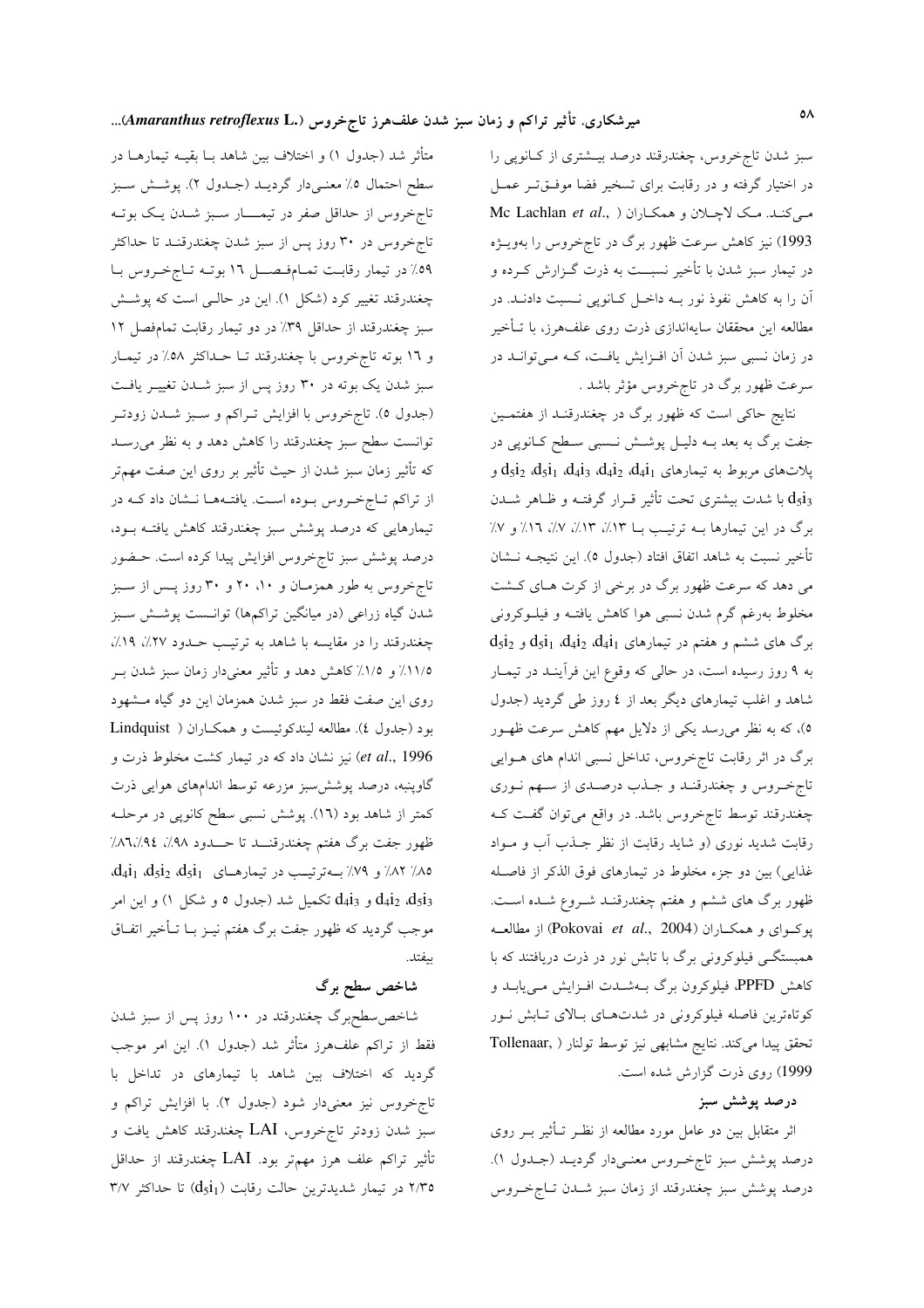در ضعيفترين حالت رقابت (d114) تغيير يافت (جدول ٥)، که با در نظرگرفتن تأخیر زمانی در ظهور برگ در تیمارهای تحت رقابت شدید با تاجخروس و نحوه تأثیرپذیری درصد پوشش سبز از رقابت با تاجخروس در تیمارهای مورد مطالعه دور از انتظار نبود.

بيشترين اختلاف بين سطوح مختلف تراكم تـاجخـروس از نظر این صفت موقعی مشهود بود که تراکم از ۱۲ بوته در هـر متر از ردیف بیشتر باشد، که نشان مـی دهــد تــاجخــروس در تراکم های بالا از قدرت رقابت بیشتری با چغندرقند برخوردار است و با افزایش تراکم تاجخـروس بـر تــأثیر منفــی آن روی LAI چغندرقند افزوده می شود. به طوری کـه افـزایش ٤ و ٨ بوته به تراکم تاجخروس (به ترتیب اختلاف بـین  $\mathrm{d}_3$  بــا  $\mathrm{d}_4$  و توانست شاخص سطح برگ چغندرقنـد را در مقايـسه بـا  $\rm{d}_5$ شاهد بـه ترتيب حـدود ٢٨٪ و ٣٣٪ (معـادل ٥٦٠٠ و ٧٤٠٠ سانتیمترمربع در واحد سطح) کاهش دهد، در حالی که حضور علف هرز در تراکم های ۱، ٤ و ۸ بوتـه در هـر متـر از رديـف فقط کاهشی به ترتیب براسر ١/، ٤/ و ١٣/ را در LAI چغندرقند ایجاد کرد، ولی ایــن کــاهش در ســطح احتمــال ٥٪ معنیدار نبود (جدول ۳). به نظر میرسد که تأثیرپذیری بیـشتر LAI چغندرقند از تراکمهای بالای تـاجخـروس بـه دليـل آن باشد که در تراکمهای بالا، بوتههای علف هرز از رشد رویشی بیشتری برخوردار شده و شاخ و برگ زیاد تولید میکنند و بـه همان نسبت سطح برگ چغندرقند را کاهش میدهند. این امر، اهمیت استقرار سریع تـاجخـروس بــا تــراکم هــای بــالا را در گسترش سطح برگ آن و تصمیمگیری در جهت حــذف آن از محـیط رشـد گیـاهزراعـی مـشخص مـیکنـد. در بــسیاری از تحقیقـات كــاهش ســطح بــرگ گیــاهزراعــي بــر اثــر رقابــت علفهایهرز گزارش شده است ( Bosnic and Swanton,) .1997; Graham et al., 1988; Knezevic et al., 1994 تولنار و همكـاران (Tollenaar et al., 1994) نيـز كـاهش سطح برگ ذرت را بر اثر رقابت علفهای هرز گزارش کـرده و آن را به کاهش اندازه برگهای گیاه زراعی نسبت دادهاند.

#### عملكرد ريشه

تأثیر تراکم و زمان سبز شدن تاجخروس بـر روی عملکـرد ریشه معنیدار بود (جـدول ۱) و بـین تیمـار شـاهد بـا سـایر تیمارهـای در رقابت با تاجخروس نیز تفـاوت معنـیدار دیـده می شود (جدول ۲). کاهش عملکرد ریشه برابر ۰/٤۳ تـن در

هکتار با افزایش تراکم از ۱ بــه ۸ بوتــه در هــر متــر از رديــف کاشت از نظر آماری در سطح احتمال ۱٪ معنیدار نمــیباشــد، بلکه تأثیر منفی علف هرز بر روی این صـفت مـوقعی شــدت میگیرد که تراکم علف هـرز بیــشتر از ۸ بوتـه در هــر متــر از ردیف کاشت چغندرقند باشد. از سطح سـوم تـراکم بــه بعــد، افزایش هر یک بوته تاجخروس به سطوح تراکم ۸ و ۱۲ بوتـه در هر متر از ردیـف (در میـانگین زمـانهـای سـبز شـدن آن) کاهشی بهترتیب معادل ۱/۳ و ۰/۳ تـن در هکتـار در عملکـرد ریشه به وجود آورد و همان طور که مشخص است، بیـشترین کاهش به محدوده تراکمی ۱۲-۸ بوت در هـر متـر از رديـف مربوط میشود و با افزایش تراکم از ۱۲ بـه ۱٦ بوتـه کاهـشی حدود ۷۷٪ در میزان افت عملکرد ریـشه ناشـی از تـک بوتـه تاج خروس مشاهده شد (جدول ٣). دلیل امر شاید آن باشد که در تراکمهای بالای تاجخروس بـه علـت وقـوع رقابـت درون گونهای، علف هرز قـدرت خودنمـایی آنچنـانی نداشـته و از درجه رقابت آن با چغندرقند كاسته مى شود.

در مقایسه میانگینهای عملکرد ریـشه در سـطوح مختلـف زمان سبز شدن علـف هـرز (در ميـانگين تـراكمهـا) مـشخص گرديد كه فقط سبز شدن همزمـان تـاجخـروس بـا چغندرقنـد خواهد توانست عملكرد ريشه چغندرقنـد را بـهطـور معنـىدار کاهش دهـد. بـهطـوري کـه در صـورت سـبز شـدن همزمـان تاج خروس با چغندرقند و رشد توأم با گیاه زراعـی تــا انتهـای فصل رویش بایستی کاهشهایی به ترتیب حـدود ۳/۵، ۵/۵ و 7⁄۵ تن در هکتار در عملکرد ریشه را نسبت به سبز شدن علف هـرز در ۱۰، ۲۰ و ۳۰ روز يـس از چغندرقنــد انتظـار داشــت (جدول ٤)، كه با گزارشات ولمن و مارلاندر ( Velman and Marlander, 1996) مطابقت دارد. به عقیده کاوالیاوسکایت و بوبينــاس (Kavaliauskaite and Bobinas, 2006) نيــز چغندرقند یکی از گیاهان قندی است که خسارت علىفهای هرز در آن قابل توجه بوده و زارع با کنترل علـفAعـایهــرز از طريق علفكشها هزينه زيادي را متحمل مى شود.

حضور تمامفصل ١٦ بوته تاجخروس در هر متر از رديف کاشت عملکرد ریشه چغندرقند را از حدود ۷۵ تن در هکتـار در تیمار شاهد تا ۵۸ تن در هکتار (معادل ۲۳٪ افت) کـاهش داد (جدول ٥). در حـالي كـه ايـن گيـاه در شـرايط آزمـايش، حضور یک بوته تاجخروس در زمان های مختلف سبز شدن و حضور ٤ بوته تاجخروس در ٣٠ روز پس از سبز شــدن گيــاه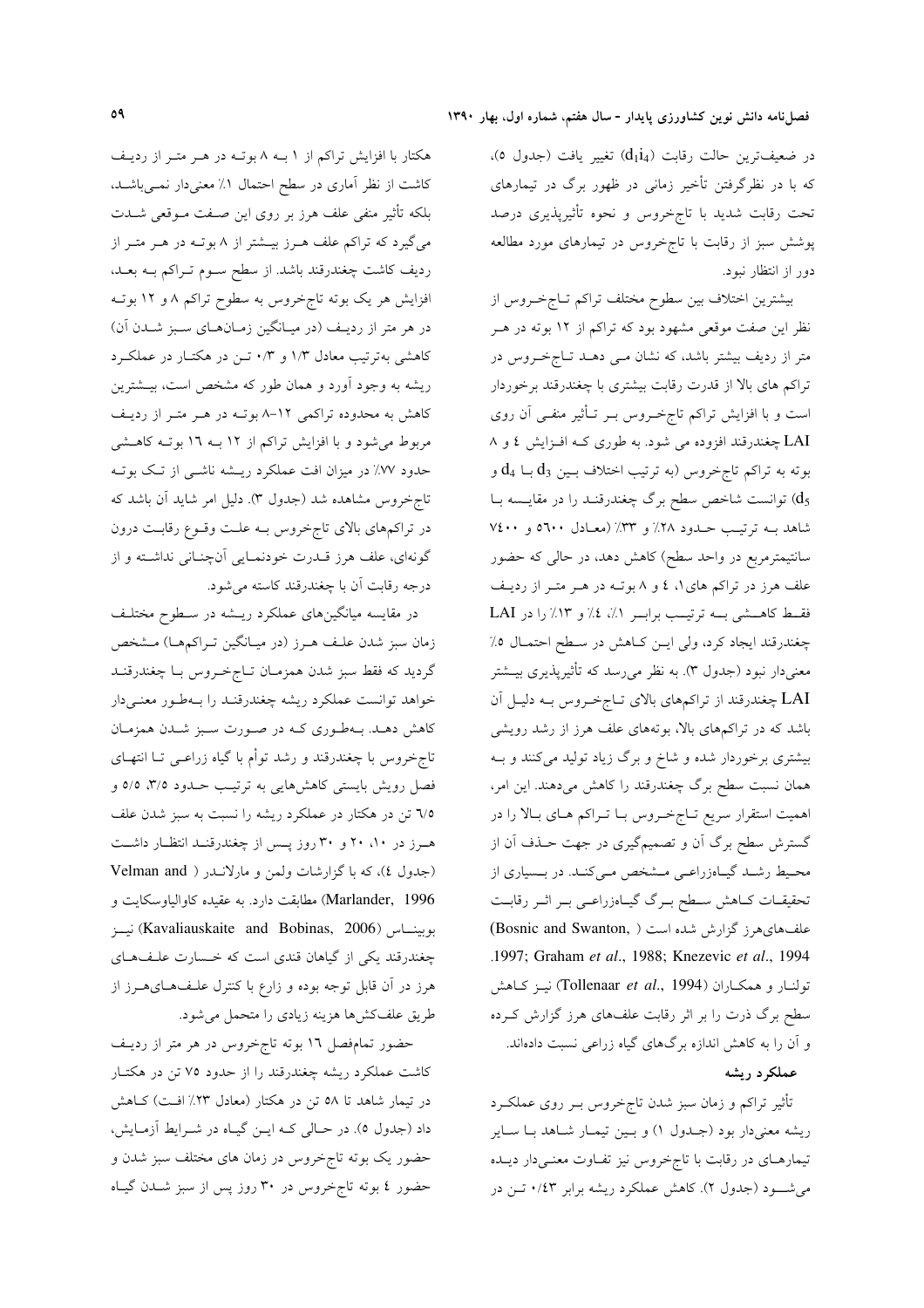زراعی را بدون کاهش معنـیدار در عملکـرد ریـشه توانـست تحمل کند. نتایج فوق نشان می دهند کـه بـا کـاهش تـراکم و تأخیر در زمان سبز شدن تاجخروس از تأثیر منفی آن بـر روی عملکرد ریشه کاسته میشود. بدون شک، تراکم علفهای هرز در رقابت با گیاهان زراعی نقش مهمی دارد و با افزایش تراکم، میزان خسارت نیز فزونی پیدا میکند. به همین دلیل است ک تراکم علف هرز به عنوان یک عامل مهم در مطالعــات آســتانه رقابت مورد توجه قرار دارد (۲). به اعتقـاد ولمـن و مارلانــدر (Velman and Marlander, 1996) بين كاهش عملكرد گياه زراعی و تراکم علفهای هرز نوعی رابطه سیگموئیدی وجـود دارد که این منحنی دارای یک خط مجانب است. به طوری که در تراکمهای پایین علفهرز، سـرعت کـاهش محـصول گیـاه زراعی کندتر است، در حالی که با افزایش تراکم، کاهش سریع در عملکرد گیاه زراعی مشاهده میشود و در نهایـت نقطـهای فرا میرسد که با افزایش بیشتر تراکم علف هرز از آن به بعـد، به دلیل افزایش رقابت درون گونـه ای در علـفهـای هـرز، سرعت کاهش عملکرد گیـاه زراعـی کمتـر مـیشـود. بنـا بــه گزارش بلک شاو (Blackshaw, 1993) نیز تراکم که یکی از مهمترین عوامل مؤثر بر رقابت علفهای هرز با گیاهانزراعـی .<br>قلمداد شده است، بخشی از افت عملکـرد گیـاه زراعـی را در رقابت با علفهایهرز تعیین میکند.

در این تحقیق، اختلاف قابل توجـه در کـاهش عملکـرد بـا زودتر سبز شدن تاجخروس نسبت به چغندرقنـد مـورد انتظـار بود. زیرا زمان سبز شدن علـف هـرز نـسبت بـه گیـاه زراعـی همان طوری که بـسیاری از محققـان( Kropff et al., 1992; Rajcan and Swanton, 2001) نیز بر آن تأکید دارند، یکسی از مهم ترین عوامل مؤثر در کاهش عملکرد ناشی از علـفهـای هرز است. بر اساس گزارش ولمن و مارلاندر ( Velman and Marlander, 1996)، با افزايش فاصله زمـاني بـين سبزشـدن سلمه تره و چغندرقند، تأثیر منفی علف هــرز بــر گیــاه زراعــی کاهش یافت. به طوری که افت عملکرد ناشی از کمترین سطح تراکم سلمه ترههای سبز شده در مرحله ٤-٢ برگـی چغندرقنـد معنىدار بود، حال أنكه بالاترين سطح تـراكم سـلمه تـرههـاي سبز شده در مرحله ۸–۳ برگی چغندرقنـد روی عملکـرد تـأثیر نداشت.

با در نظر گرفتن درصد کاهش عملکرد ریشه در تیمارهـای مختلف نسبت به شاهد (شکل ۲) و ۵٪ کاهش مجاز عملک د.

می توان اظهار داشت که خسارت اقتصادی تاج خروس بر روی چغندرقند از مرحلهای شروع میشود که حداقل ٤ بوتـه علـف هرز از ۲۰ روز پس از سبز شدن چغندرقند بـه قبـل در مزرعـه ظاهر شده و رشد کند.

### عملکرد قند

درصد قند کمتر از عملکرد ریشه توسط تراکم و زمان سـبز شدن تاجخروس تأثيرپذير بود. بەرغم تأثيرناپذيرى درصد قند از تیمارهای آزمایش در محدوده سطوح عوامل مورد مطالعه و نیز معنیدار نشدن اختلاف شاهد با بقیه، عملکرد قتد به تبع از عملکرد ریــشه تحـت تــأثیر هــر دو عامــل مــورد بررســی در آزمایش قرار گرفت (جدول ۱). همچنین تیمارهای در تـداخل با تاجخروس با شاهد از نظر عملکرد قنـد اخـتلاف معنـیدار داشتند (جدول ۲). سبزشدن ٤ بوته تاجخروس در هـر متـر از ردیف کاشت در یک ماه پس از چغندرقند و نیز رقابـت تمـام فصل يک بوتـه تـاجخـروس بـا چغندرقنـد موجـب افـزايش بهترتیب ۰/۱۵٪ و ۰/۰٪ درصدی قند در ریشه گردیـد، ولـی مقـدار ايـن افـزايش در سـطح احتمـال ١٪ معنـىدار نـشد و هـمچنـين درصـد قنـد تيمارهـاي  $d_1$ i1  $d_1$  و  $d_1$ i4 مـشابه کرتهای عباری از علیف هـرز (۱۷٪) بـود. حـداکثر کـاهش درصد قند نسبت به شاهد در دو تیمار  $\mathrm{d}_5$ و  $\mathrm{d}_5$  و حــدود ٢٪ اندازهگیری شد (اطلاعات منتشر نشدهاند). افـزایش نـسبی درصد قند در اثر حضور علف هـرز در مزرعــه در تیمارهــای و  $\rm{d}_1i_1$  را مـیتوان بـه ایـن صـورت توجیـه کـرد کـه  $\rm{d}_2i_4$ علفهای هرز در تراکمهمای پاییسن بـر عملکــــرد گیاهــان زراعی، همانطوری که کوچکے و همکاران ( Koochecki et al., 2002) نیز بر آن تأکید دارند، تأثیری ندارنــد و در برخــی موارد رشد گیاه زراعی را نیز تحریک میکنند. نتـایج مـشابهی نيسز از مطالعسات داوسسون (Dawson, 1970) در رقابست چغندرقند با سلمه تره گزارش شده است.

با افزایش تراکم بهویژه از سطح سوم آن بـه بعـد، عملکـرد قند به طور معنىدار كاهش يافت. افزايش هر واحد علف هرز مازاد بر تراکم ۸ بوته در هـر متـر از رديـف کاشـت توانـست عملکرد قند را ۱/۳ تن در هکتار در فاصله تراکمی  $\mathrm{d}_3$  تا  $\mathrm{d}_4$  و ۰/۳ تن در هکتار در فاصله تراکمی  $\rm d_{4}$  تا  $\rm d_{5}$  کاهش دهد، ولی $\cdot$ اثر کاهشی هر واحد علف هرز بر روی عملکرد قند در فاصله تراکمی ۸–۱ بوته در هر متر از ردیف (۰/۸ تن در هکتــار) در سطح احتمـال ١٪ معنـىدار نبــود. هماننــد نحــوه تأثيرپــذيري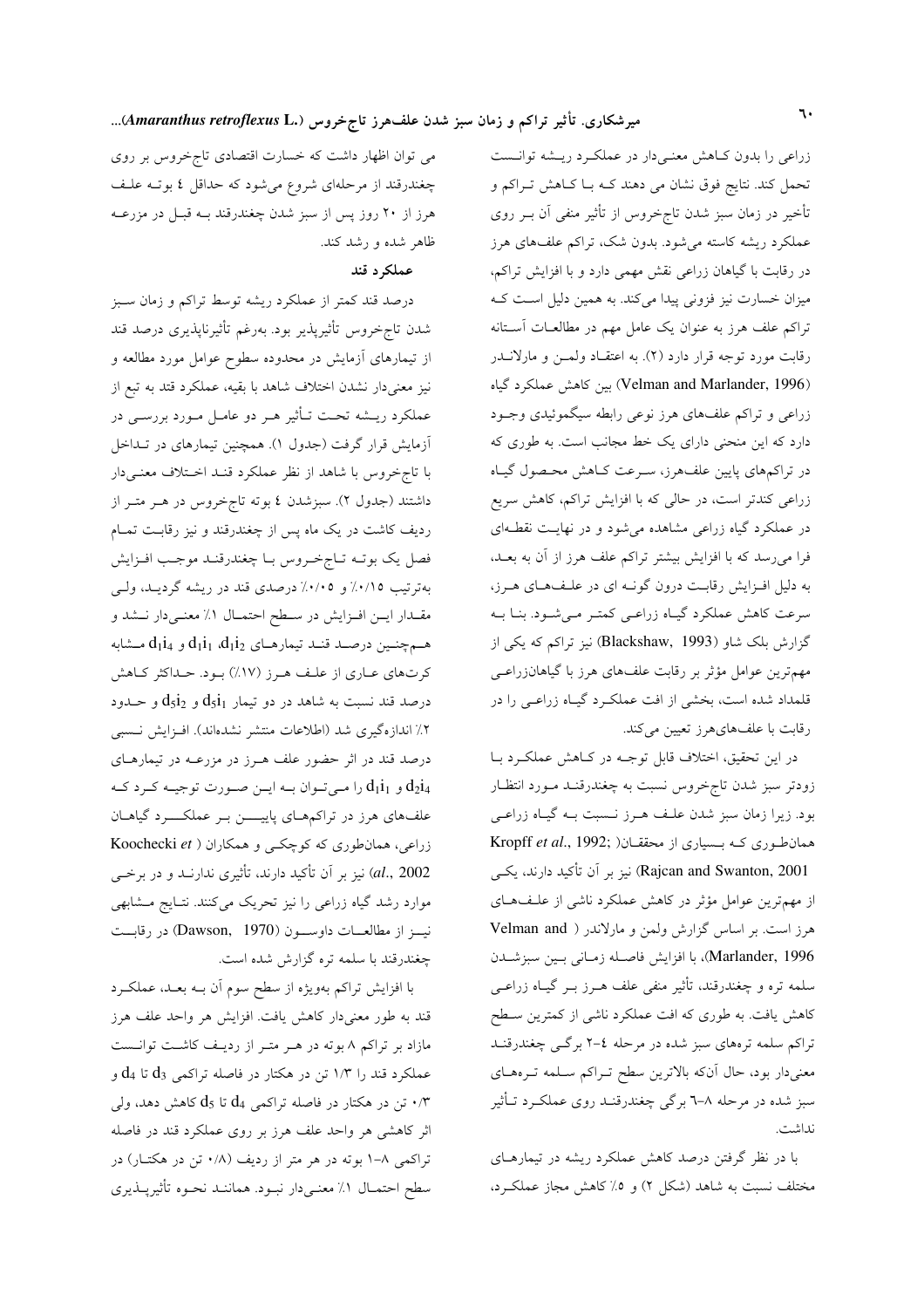عملکرد ریشه از سطوح مختلف تـراکم تـاجخـروس، کــاهش عملکرد قند ناشی از تراکم علف هرز نیز از سطح سوم تـراکم به بعد شدت گرفت (جلدول ۳)، کـه بـه دليـل مـشابه آن را می توان ناشی از رقابت درون گونه ای تاجخروس دانست. هر چه تاجخروس نسبت به چغندرقند زودتر سبز شـد، عملكـرد قند نیز بیشتر کاهش یافت و بهازای هـر یـک روز سـبز شــدن زودتر علف هرز نسبت به سطح چهارم زمان سـبز شـــدن آن، عملکرد قند حدود ۰/۸،۰/۳٤ و ۱/۳۷ تن در هکتار به ترتیب در سطوح سوم، دوم و اول زمان سبز شدن کاهش پیدا کــرد و بیشترین افت موقعی حاصل شد که رقابت علف هـرز و گیـاه زراعي تمام فيصل باشيد (جيدول ٤). عملكرد قنيد در بين تیمارهای مورد مطالعه از حداکثر ۱۲/۸۸ تن در هکتار در تیمار سبز شدن یک بوته تاجخروس در هر متر از ردیف کاشت در ۳۰ روز پس از سبز شدن چغندرقند تـا حـداقل ۸/۵۸ تـن در

هکتار در تیمار رقابت تمام فصل ۱۲ بوته تاجخروس در هـر متر از ردیف متغیر بود و اختلاف بین شاهد بــا تیمــار  $\mathrm{d}_1$ از نظر آماری در سطح احتمـال ۱٪ معنـی،دار نبـود. سـایر نتـایج تحقیـق نــشان مـی‹هنـد کـه رقابـت تمـام فـصل یـک بوتـه تاج خروس، رقابت ٤ بوته تاج خروس از ١٠ روز پــس از ســبز شدن چغندرقنـد تــا انتهــاي فــصل رشــد و رقابــت ٨ بوتــه تاج خروس از ۲۰ روز پس از سبز شدن چغندرقنـد تـا انتهـای فصل رویش بر روی عملکرد قنـد تـأثیر معنـی،داری نخواهــد داشت.

با توجه به نتایج بهدست أمده، خسارت اقتصادی تاج خروس روی چغندرقند از مرحله ای شروع میشود که حـداقل ٤ بوتـه علف هرز از ۲۰ روز پس از سبز شدن گیاه زراعی بــه قبــل در مزرعه ظاهر شده و رشد کند، که بایستی در برنامههای مدیریت علف هرز تاجخروس مورد توجه قرار گیرد.



Figure 1. Effect of weed density and emergence time on it's grren cover percentage.



Figure 2. Effect of weed density and emergence time on crop root yield loss

compared with control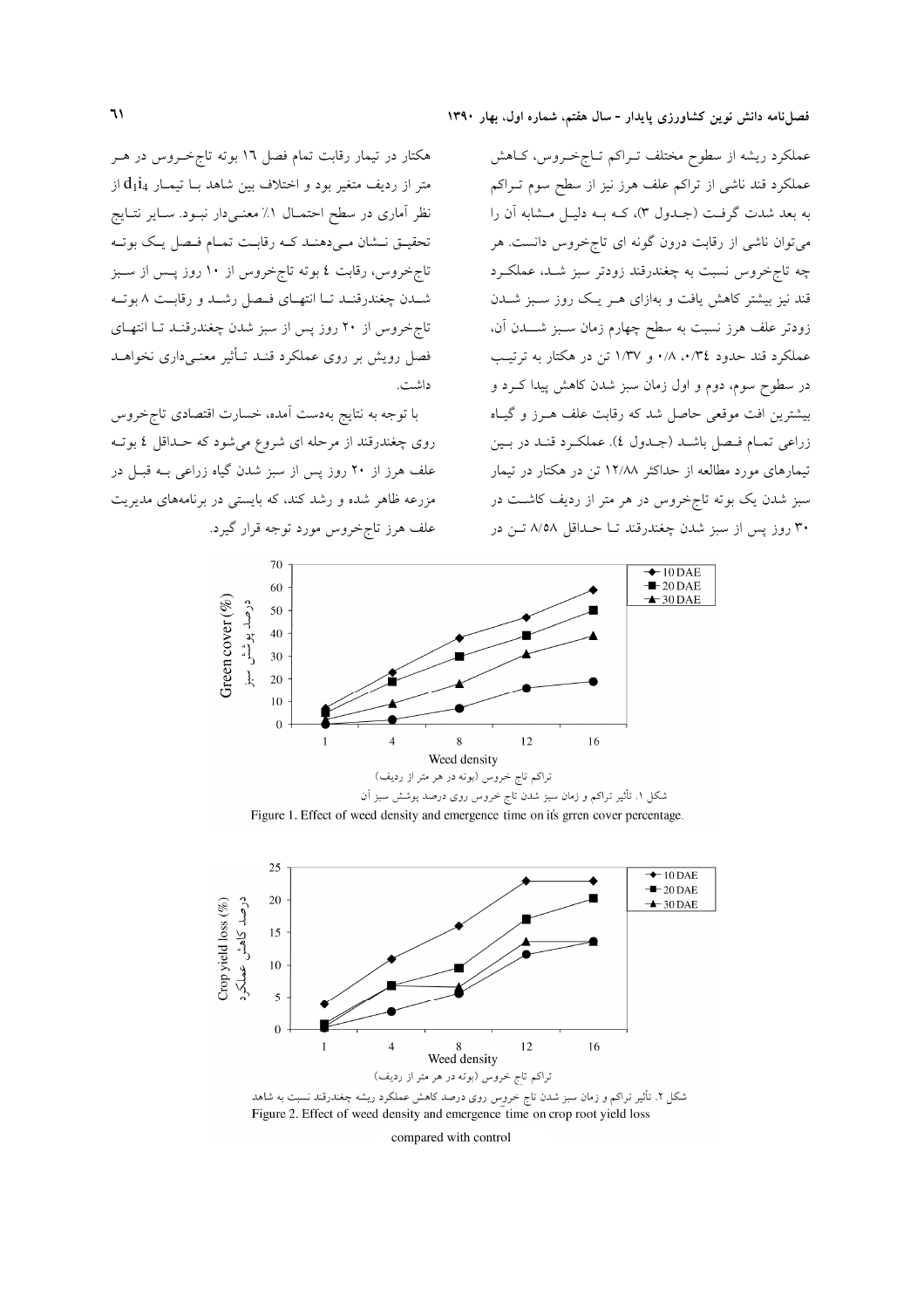٦٢<br>میرشکاری. تأثیر تراکم و زمان سبز شدن علفهرز تاجخروس (.Amaranthus retroflexus L...

|                    | <b>Mean squares</b> |                                |                                      |                                                      |                        |               |                                                                                |               |                |  |
|--------------------|---------------------|--------------------------------|--------------------------------------|------------------------------------------------------|------------------------|---------------|--------------------------------------------------------------------------------|---------------|----------------|--|
| S.O.V              | D.F.                | Days to<br>$6th$ leaf<br>pairs | Days to<br>$\pi$ th<br>Leaf<br>pairs | Phyllochrony<br>at $6-7$ <sup>th</sup><br>leaf pairs | Weed<br>green<br>cover | Crop<br>cover | <b>LAI</b> sugar<br><b>beet</b> (100<br>days after<br>emergence)<br><b>LAI</b> | Root<br>yield | Sugar<br>yield |  |
| Replication        | 2                   | $36.6^{\degree}$               | 34.55                                | 0.65                                                 | 139.55*                | $676.55$ **   | 1.132                                                                          | 59.016        | 2.731          |  |
| Density $(D)$      | $\overline{4}$      | $24.2$ <sup>*</sup>            | $60.9***$                            | $40.5^*$                                             | $2796.0^*$             | 67.35         | $3.203*$                                                                       | 314.596**     | 25.667**       |  |
| Emergence time (E) | 3                   | 1.00                           | 27.2                                 | $10.2^*$                                             | $1912.4***$            | $545.35***$   | 0.355                                                                          | 223.598**     | 15.262**       |  |
| $D \times E$       | 12                  | 0.50                           | 4.70                                 | $2.7***$                                             | $89.9***$              | 3.85          | 0.071                                                                          | 4.708         | 0.246          |  |
| Error              | 38                  | 8.389                          | 9.445                                | 0.334                                                | 29.339                 | 92.655        | 0.553                                                                          | 79.191        | 2.604          |  |
| $C.V. (\%)$        | -                   | 7.01                           | 6.57                                 | 18.73                                                | 23.55                  | 20.12         | 23.86                                                                          | 13.18         | 14.94          |  |

جدول ۱– تجزیه واریانس تأثیر تراکم و زمان سبز شدن تاج خروس روی صفات مورد مطالعه.

جدول ۲– تجزیه واریانس تأثیر تراکم و زمان سبز شدن تاج خروس (همراه با تیمار شاهد) بر روی صفات مورد مطالعه

Table 2. Variance analysis of effects of density and emergence time of redroot pigweed (control is also included) on studied traits

|             | <b>Mean squares</b> |                                |                                |                                                             |               |                                                                  |               |                |  |
|-------------|---------------------|--------------------------------|--------------------------------|-------------------------------------------------------------|---------------|------------------------------------------------------------------|---------------|----------------|--|
| S.O.V.      | D.F.                | Days to<br>$6th$ leaf<br>pairs | Days to<br>$7th$ leaf<br>pairs | <b>Phyllochrony</b><br>at $6-7$ <sup>th</sup><br>leaf pairs | Crop<br>cover | LAI sugar<br><b>beet</b> (100<br>days after<br>emergence)<br>LAI | Root<br>yield | Sugar<br>yield |  |
| Replication | 2                   | 38.714                         | 32.905 <sup>*</sup>            | 0.619                                                       | 302.429       | 0.795                                                            | 109.792       | 2.876          |  |
| Treatment   | 20                  | 25.943*                        | 18.043                         | 11.571                                                      | 247.071       | 8.785*                                                           | 230.787       | $6.674***$     |  |
| Error       | 40                  | 8.014                          | 8.014                          | 0.319                                                       | 90.629        | 0.566                                                            | 43.186        | 2.483          |  |
| $C.V. (\%)$ | ۰                   | 6.86                           | 6.44                           | 10.41                                                       | 19.74         | 23.93                                                            | 13.44         | 14.45          |  |

.<br>\* و \*\* بهترتیب معنیدار در سطوح احتمال ٥٪ و ١٪

\*, \*\* indicate significant at 5% and 1% of probability levels, respectively

جدول ۳- مقایسه میانگینهای برخی از صفات مورد مطالعه در سطوح مختلف تراکم تاجخروس Table 3. Mean comparisons of traits in different redroot pigweed densities

| <b>Weed density</b><br>$(\text{plants/m}^2)$ | Days to 6 <sup>th</sup> leaf pairs | Days to $7th$ leaf pairs                | Root yield<br>(t/ha)                                                                                                                                                                                                           | Sugar yield<br>(t/ha) |
|----------------------------------------------|------------------------------------|-----------------------------------------|--------------------------------------------------------------------------------------------------------------------------------------------------------------------------------------------------------------------------------|-----------------------|
|                                              | $41^{\circ}$                       |                                         | $74.4^{\rm a}$                                                                                                                                                                                                                 | $12.7^{\rm a}$        |
|                                              | 41 <sup>b</sup>                    | $45^{\circ}$                            | $70.1a^b$                                                                                                                                                                                                                      | $11.7^{\circ}$        |
|                                              | $41^{\circ}$                       | $45.5^{b}$                              | $68.1a^b$                                                                                                                                                                                                                      | 10.9 <sup>ab</sup>    |
| 12                                           | $41.5^{ab}$                        | 49 <sup>a</sup>                         | 63.0 <sup>b</sup>                                                                                                                                                                                                              | $9.6^{\rm b}$         |
| 16                                           | $42^{\mathrm{a}}$                  | $49.5^{\rm a}$                          | $62.0^{\circ}$                                                                                                                                                                                                                 | $9.2^{b}$             |
|                                              |                                    | $\sim$ $1$ $\sim$ $\sim$ $1$ $\sim$ $1$ | the contract of the contract of the contract of the contract of the contract of the contract of the contract of the contract of the contract of the contract of the contract of the contract of the contract of the contract o |                       |

حروف غیر مشابه در هر ستون نشان دهنده اختلاف معنیدار در سطح احتمال ۵٪ است

Values in each column with the same letter have no significant differences at 5% of probability level

| جدول ٤- مقایسه میانگینهای برخی از صفات مورد مطالعه در سطوح مختلف زمانسبز شدن تاجِخروس |  |  |  |  |  |  |
|---------------------------------------------------------------------------------------|--|--|--|--|--|--|
|---------------------------------------------------------------------------------------|--|--|--|--|--|--|

| Days to weed emergence<br>(days after sugar beet)<br>emergence) | Days to $7th$<br>leaf pairs | <b>Sugarbeet</b><br>cover percentage | Root vield<br>(t/ha) | Sugar yield<br>(t/ha) |
|-----------------------------------------------------------------|-----------------------------|--------------------------------------|----------------------|-----------------------|
| Simultaneously                                                  | $48.7^{\circ}$              | $41.0^{\circ}$                       | $63.7^{b}$           | $10.06^{b}$           |
| 10                                                              | $47.6^{\rm a}$              | $45.6^{ab}$                          | $67.0a^b$            | $10.63^{ab}$          |
| 20                                                              | $46.2^{ab}$                 | $49.6^{ab}$                          | $69.1a^b$            | $11.09a^{b}$          |
| 30                                                              | $45.6^{b}$                  | $55.2^{\circ}$                       | $70.2^{\rm a}$       | $11.43^a$             |

حروف غیر مشابه در هر ستون نشان دهنده اختلاف معنیدار در سطح احتمال ۰٪ است

Values in each column with the same letter have no significant differences at 5% of probability level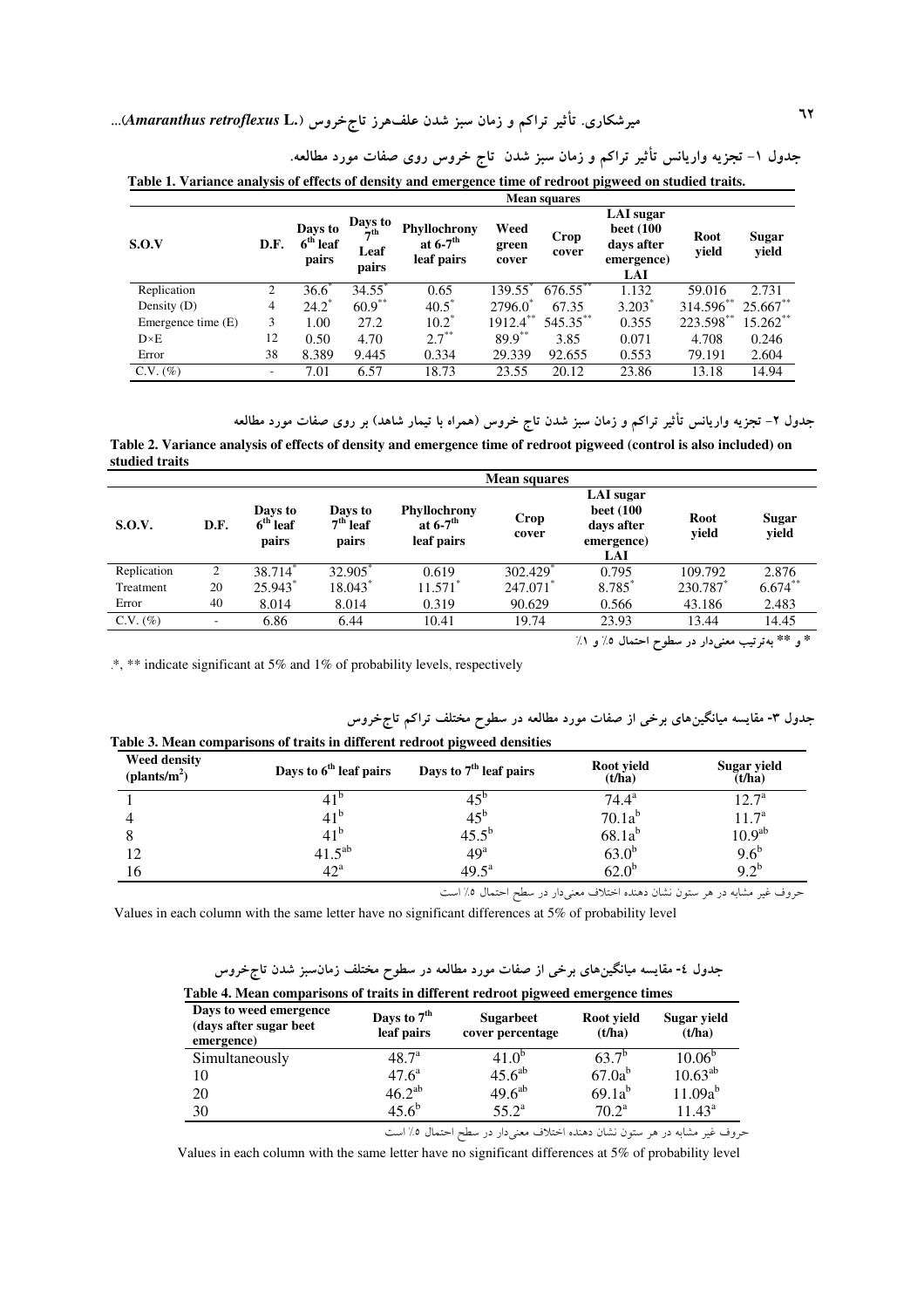| Table 5. Mean comparisons of some studied traits for different densities and emergence times of redroot pigweed |                                       |                                    |                                        |                          |                                          |                         |                                 |  |  |
|-----------------------------------------------------------------------------------------------------------------|---------------------------------------|------------------------------------|----------------------------------------|--------------------------|------------------------------------------|-------------------------|---------------------------------|--|--|
| <b>Treatments</b>                                                                                               | Days to 6 <sup>th</sup><br>leaf pairs | days to $7^{\rm th}$<br>leaf pairs | Phyllochrony<br>of 6-7th leaf<br>pairs | Crop cover<br>percentage | LAI(100 days)<br>after emergence)<br>LAI | Root<br>yield<br>(t/ha) | <b>Sugar</b><br>yield<br>(t/ha) |  |  |
| $D_1I_1$                                                                                                        | 41 <sup>b</sup>                       | $45^{\circ}$                       | 4 <sup>d</sup>                         | $43^{ac}$                | 3.6 <sup>a</sup>                         | $72.3^{\overline{ac}}$  | 12.4 <sup>ac</sup>              |  |  |
| $D_1I_2$                                                                                                        | $41^{\rm b}$                          | $45^{\circ}$                       | $4^d$                                  | $48^{ac}$                | 3.6 <sup>a</sup>                         | $74.6^{\rm a}$          | $12.8^{\rm a}$                  |  |  |
| $D_1I_3$                                                                                                        | 41 <sup>b</sup>                       | $45^{\circ}$                       | $4^d$                                  | $53^{ac}$                | 3.7 <sup>a</sup>                         | $75.3^{\rm a}$          | $12.9^a$                        |  |  |
| $D_1I_4$                                                                                                        | $41^{\rm b}$                          | $45^{\circ}$                       | $4^d$                                  | 58 <sup>a</sup>          | 3.7 <sup>a</sup>                         | $75.3^{\rm a}$          | $12.9^{\rm a}$                  |  |  |
| $D_2I_1$                                                                                                        | 41 <sup>b</sup>                       | $45^{\circ}$                       | $4^d$                                  | $42^{bc}$                | $3.5^{ab}$                               | $67.0^{\text{ce}}$      | 10.8 <sup>bf</sup>              |  |  |
| $D_2I_2$                                                                                                        | 41 <sup>b</sup>                       | $45^{\circ}$                       | $4^d$                                  | $48^{ac}$                | $3.5^{ab}$                               | 70.1 <sup>ad</sup>      | 11.5 <sup>ae</sup>              |  |  |
| $D_2I_3$                                                                                                        | 41 <sup>b</sup>                       | $45^{\circ}$                       | $4^d$                                  | $53^{ac}$                | 3.6 <sup>a</sup>                         | 70.1 <sup>ac</sup>      | 11.7 <sup>ad</sup>              |  |  |
| $D_2I_4$                                                                                                        | 41 <sup>b</sup>                       | $45^{\circ}$                       | $4^d$                                  | $57^{ab}$                | 3.6 <sup>a</sup>                         | $73.2^{ab}$             | $12.6^{ab}$                     |  |  |
| $D_3I_1$                                                                                                        | 41 <sup>b</sup>                       | $46b^c$                            | 5 <sup>cd</sup>                        | $42^{bc}$                | $2.7^{\text{cd}}$                        | $63.1^\text{eg}$        | 9.8 <sup>dg</sup>               |  |  |
| $D_3I_2$                                                                                                        | 41 <sup>b</sup>                       | $46b^c$                            | 5 <sup>cd</sup>                        | $45^{ac}$                | $3.3^b$                                  | $68.1^{bc}$             | 10.7 <sup>cf</sup>              |  |  |
| $D_3I_3$                                                                                                        | 41 <sup>b</sup>                       | $45^{\circ}$                       | $4^d$                                  | $48^{ac}$                | $3.5^{ab}$                               | 70.3 <sup>ad</sup>      | 11.5 <sup>ae</sup>              |  |  |
| $D_3I_4$                                                                                                        | 41 <sup>b</sup>                       | $45^{\circ}$                       | 4d                                     | $55^{ab}$                | $3.5^{ab}$                               | 71.0 <sup>ad</sup>      | 11.6 <sup>ae</sup>              |  |  |
| $D_4I_1$                                                                                                        | $421^{ab}$                            | $51^{ab}$                          | $9^{\rm a}$                            | 39 <sup>c</sup>          | $2.5^{\text{de}}$<br>2.5 <sup>de</sup>   | 58.0 <sup>g</sup>       | 8.7 <sup>g</sup>                |  |  |
| $D_4I_2$                                                                                                        | $42^{ab}$                             | $51^{ab}$                          | $9^a$                                  | $43^{ac}$                |                                          | $62.4^\text{eg}$        | 9.4 <sup>fg</sup>               |  |  |
| $D_4I_3$                                                                                                        | 41 <sup>b</sup>                       | $48^{ac}$                          | 7 <sup>b</sup>                         | $48^{ac}$                | $2.8^{\circ}$                            | 65.0 <sup>df</sup>      | 9.8 <sup>eg</sup>               |  |  |
| $D_4I_4$                                                                                                        | 41 <sup>b</sup>                       | $46^{bc}$                          | 5 <sup>cd</sup>                        | $55^{ab}$                | $2.9^{\circ}$                            | $66.5^{\circ\circ}$     | 10.4 <sup>dg</sup>              |  |  |
| $D_5I_1$                                                                                                        | $43^{\mathrm{a}}$                     | $52^{\mathrm{a}}$                  | $9^{\rm a}$                            | 39 <sup>c</sup>          | $2.3^e$                                  | 58.0 <sup>g</sup>       | 8.6 <sup>g</sup>                |  |  |
| $D_5I_2$                                                                                                        | $42^{ab}$                             | $51^{ab}$                          | $9^{\rm a}$                            | $44^{\text{ac}}$         | $2.6^e$                                  | $60.0^{\text{fg}}$      | 8.9 <sup>fg</sup>               |  |  |
| $D_5I_3$                                                                                                        | $42^{ab}$                             | $48^{ac}$                          | $6^{bc}$                               | $46^{ac}$                | $2.5d^e$                                 | 65.0 <sup>df</sup>      | 9.7 <sup>ef</sup>               |  |  |
| $D_5I_4$                                                                                                        | 41 <sup>b</sup>                       | $47^{\rm ac}$                      | $6^{bc}$                               | $51^{ac}$                | $2.8^{\circ}$                            | 65.0 <sup>df</sup>      | 9.7 <sup>ef</sup>               |  |  |
| Control                                                                                                         | 41 <sup>b</sup>                       | $45^{\circ}$                       | 4 <sup>d</sup>                         | $57^{ab}$                | 3.7 <sup>a</sup>                         | $75.2^{\rm a}$          | $12.9^a$                        |  |  |

جدول ٥- مقایسه میانگین برخی از صفات مورد مطالعه در سطوح مختلف تراکم و زمانهای سبز شدن تاجخروس

حروف غیرمشابه در هر ستون نشاندهنده اختلاف معنیدار در سطح احتمال ١٪ است

Values in each column with the same letter have no significant differences at 5% of probability level

#### **References**

- Abasdokht H (2003) Ecophysiological study of competition between Amaranthus retroflexus and Glycine max. Ph.D. Thesis in Agronomy, Faculty of Agriculture, Tehran University, 210 pp.
- Blackshaw RE (1993) Hairy nightshade (Solanum sarrachoides) interference in dry beans (Phaseolus vulgaris). Weed Science  $39:48-53$ .
- Bosnic AC, Swanton CJ (1997) Influence of barnyardgrass (*Echinochloa crus-galli*) time of emergence and density on corn (Zea mays L.). Weed Science 43: 276-282.
- Cowan P, Weaver SE, Swanton CJ (1998) Interference between pigweed (Amaranthus spp.), barnyardgrass (Echinochloa crus-galli) and soybean (Glycine max). Weed Science 46(5): 533-539.<br>Dabbagh Mohammady Nasab A, Javanshir A, Alyari H, Kazemi H, Moghaddam M (2000) Interference of
- simulated weed (Sorghum bicolor L.) with soybean (Glycine max L.). Turkish of Journal Field Crops 5: 7-11.
- Dawson JH (1970) Time and duration of weed infestation in relation to weed-crop competition. South Weed Science, Soc. 23: 13-25.
- Dieleman A, Hamill AS, Weise SF, Swanton CJ (1995) Empirical models of pigweed (Amaranthus spp.) interference in soybean (Glycine max L.). Weed Science 43: 612-618.
- Graham PL, Steiner JL, Weise AF (1988) Light absorbtionand competition in mix soybean-pigweed communities. Agronomy Journal 80: 415-418.
- 
- Gupta OP (2000) Modern weed management. Agrobios Publ., India, 339 pp.<br>Hager AG, Wax LM, Simmons FW, Stoller EW (1997) Waterhemp management in agronomic crops. University of Illinois Bulletin. P: 12.
- Kavaliauskaite D, Bobinas C (2006) Determination of weed competition critical period in red beet. Agronomy Research 4: 217-220.

Khajehpour MR (2000) Production of industrial plants. Jehad-e- Daneshgahi, Isfahan, 249 pp.

- Knezevic SZ, Weise SF, Swanton CJ (1994) Interference of redroot pigweed (Amaranthus retroflexus L.) in corn (Zea mays L.). Weed Science 42: 568-573.
- Koochecki A, Zarif Ketabi H, Nakhforoosh A (2002) Weed managements in agroecosystems (Translated). Ferdowsi University of Mashhad, 457 pp.
- Kropff MJ, Weaver SE, Smits MA (1992) Use of ecophysiological models for crop-weed interference: Relations amongst weed density, relative time of weed emergence, relative leaf area and yield loss. Weed Science 40: 296-301.
- Lindquist JL, Martensen DA, Clay SA, Schmenk R, Kells JJ (1996) Stability of corn (Zea mays)-velvetleaf (Abutilon theophrasti) interference relationships. Weed Science 44: 309-313.

منابع